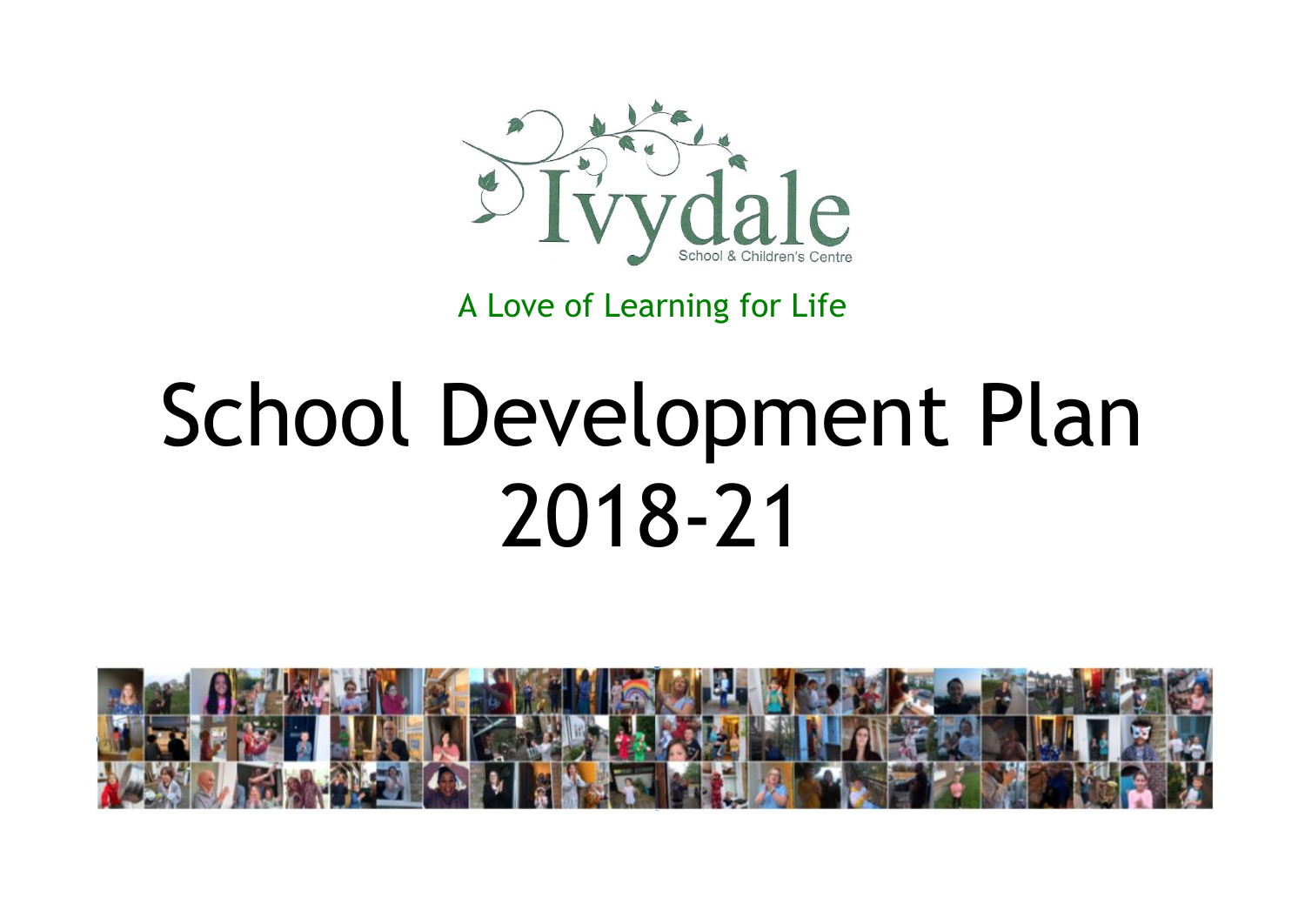- o *Inspiring all children to have high aspirations and to achieve their best*
- o *Encouraging enthusiastic, thoughtful and respectful learners*
- o *Providing a creative, caring and safe environment in partnership with the whole school community*

The coming year is one that is built on 4 Rs – Reset – Reconnect – Recover – Rebuild and we will use this model to address our priorities. While we have and will continue, to adjust our ways of working so that we are operating under Covid-19 guidelines and restrictions we also remain committed to driving forward our improvement addressing the areas identified in our last inspection so that we strengthen our curriculum leadership and our cycle for improvement within the curriculum. We remain even more committed to improving standards and outcomes for all children but in particular our most disadvantaged and vulnerable particularly post-lockdown. Consistently strong teaching, learning and assessment remain at the heart of this and this will be broadened to ensure that children have access to the best possible teaching and learning should their class or the school need to self-isolate at home. Alongside these priorities, we must address the challenges ahead, not least school funding. Maintaining and broadening links with other schools and organisations will be essential in meeting these challenges.

## **Monitoring and evaluation**

The development plan is based upon the school's self evaluation and has been written through consultation with staff and governors with the views of parents and children taken into account. The plan is the responsibility of the whole staff and governors. It is a working document and subject to updates.

**How do we achieve this?**

- The plan forms the basis of discussions at staff and governors' meetings
- Staff meetings and INSET training are organised from the priorities
- Appraisal targets reflect these priorities
- School leaders write personal plans detailing the actions to support the priorities, monitored by senior leaders
- **•** Governor visits
- Visits by external professionals
- Results of parent, staff and pupil questionnaires
- The plan is shared with the whole school community and beyond through the website, displays and newsletters

Page 3 of this document gives the overview of the aims agreed by governors two years ago which remain relevant. Included within this are Covid-19 specific outcomes and evidence.

Page 4 gives a visual overview of the school development plan for the coming year, encompassing these aims as well as other priorities for the school.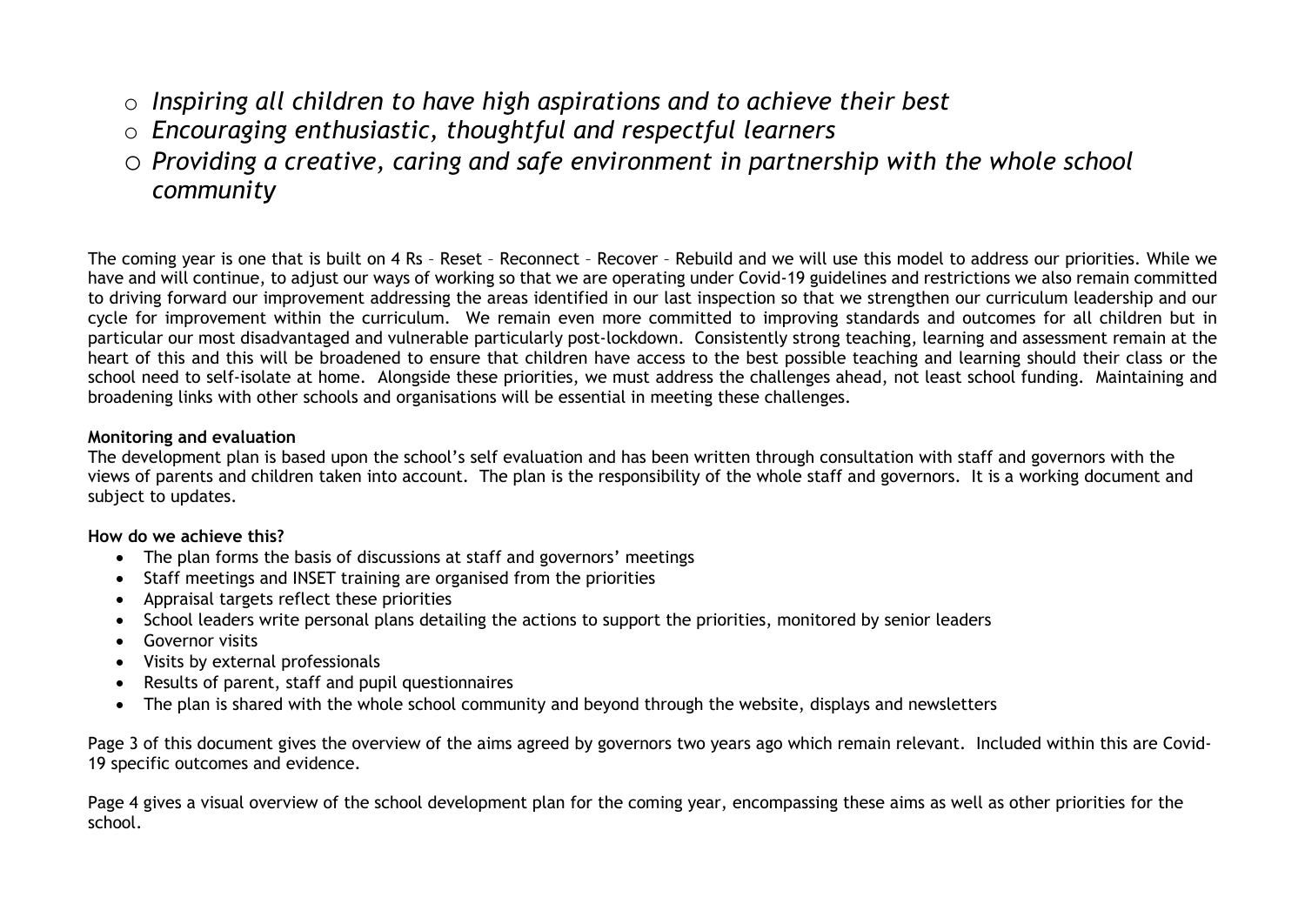| Sub-committee                    | Aim                                                                                                                                                                                               | How will we know when we have achieved this aim?                                                                                                                                                                                                                                                                                                                                                                                                                                                                                                                                                                                                                                                                                                               | Evidence provided to governors to monitor<br>aim                                                                                                                                                                                                                                                                 |
|----------------------------------|---------------------------------------------------------------------------------------------------------------------------------------------------------------------------------------------------|----------------------------------------------------------------------------------------------------------------------------------------------------------------------------------------------------------------------------------------------------------------------------------------------------------------------------------------------------------------------------------------------------------------------------------------------------------------------------------------------------------------------------------------------------------------------------------------------------------------------------------------------------------------------------------------------------------------------------------------------------------------|------------------------------------------------------------------------------------------------------------------------------------------------------------------------------------------------------------------------------------------------------------------------------------------------------------------|
| <b>Standards</b>                 | Maintain a focus on<br>quality of teaching<br>and narrowing<br>achievement gap<br>between identified<br>vulnerable groups<br>(including pupil<br>premium and SEND)<br>children and their<br>peers | PLP data consistently 2+ in all areas<br>$\bullet$<br>Any external reporting grades quality of teaching, learning<br>and assessment as at least good<br>Detailed analysis of cohorts and groups to ensure all<br>vulnerable groups are identified<br>Focussed, evidence-based application of pupil premium<br>funding<br>Clear, staged inclusion offer including robust system for<br>evaluating impact for individuals and groups results in<br>improved outcomes<br>Vulnerable group gap closes (KS1-KS2 progress) against all<br>pupils nationally, appropriate group nationally and non<br>vulnerable pupils in school<br>Agreed contingency plan should there be class or wider<br>lockdown ensuring access to high quality home learning<br>and teaching | Phase level PLP data<br>External reports<br>Termly progress and attainment data<br>for groups by Year group<br>Southwark Super School Profile (not<br>available for 2020)<br>ASP and ASDR (not available for 2020)<br>Impact of contingency plan eg<br>frequency of use, level of<br>engagement in home learning |
|                                  | Improve leadership of<br>wider curriculum                                                                                                                                                         | All curriculum areas will have an identified lead<br>$\bullet$<br>A cycle for curriculum development will be in place<br>$\bullet$<br>MFL will be taught across KS2<br>$\bullet$<br>A broad curriculum being taught<br>$\bullet$                                                                                                                                                                                                                                                                                                                                                                                                                                                                                                                               | Reports from curriculum leads<br>Governor visit reports                                                                                                                                                                                                                                                          |
| Resources                        | <b>Excellent and</b><br>sustainable financial<br>management of the<br>expanded school.                                                                                                            | Maintain a three year budget created covering scenarios<br>$\bullet$<br>for under-occupancy and changes to the DfE school<br>funding formula<br>Staffing structure that meets the needs of the school and<br>is cost effective<br>Development of options to make sustainable and value for<br>$\bullet$<br>money savings<br>Overspend is reduced and ultimately eliminated<br>$\bullet$                                                                                                                                                                                                                                                                                                                                                                        | Regular, accurate, detailed budget<br>reporting including Covid-19 related<br>spend                                                                                                                                                                                                                              |
| Children, families,<br>community | Creating an accessible<br>school environment<br>which fosters<br>parent/carer<br>engagement with<br>children's learning<br>and wellbeing across<br>our diverse school<br>community                | Engagement policy agreed outlining commitment to a<br>$\bullet$<br>range of robust, targeted parental engagement strategies<br>that support pupil learning and wellbeing including<br>necessary Covid-19 adjustments (eg online engagement)<br>School attendance will be above national average for<br>groups as well as for all pupils                                                                                                                                                                                                                                                                                                                                                                                                                        | Pupil school attendance data<br>Parent and pupil survey data<br>Analysis of parent/pupil attendance<br>at meetings, extended services<br>etc.including engagement at online<br>events and meetings                                                                                                               |

## *The aims previously agreed by the governing body remain relevant, however all are impacted by Covid-19 guidelines and restrictions*